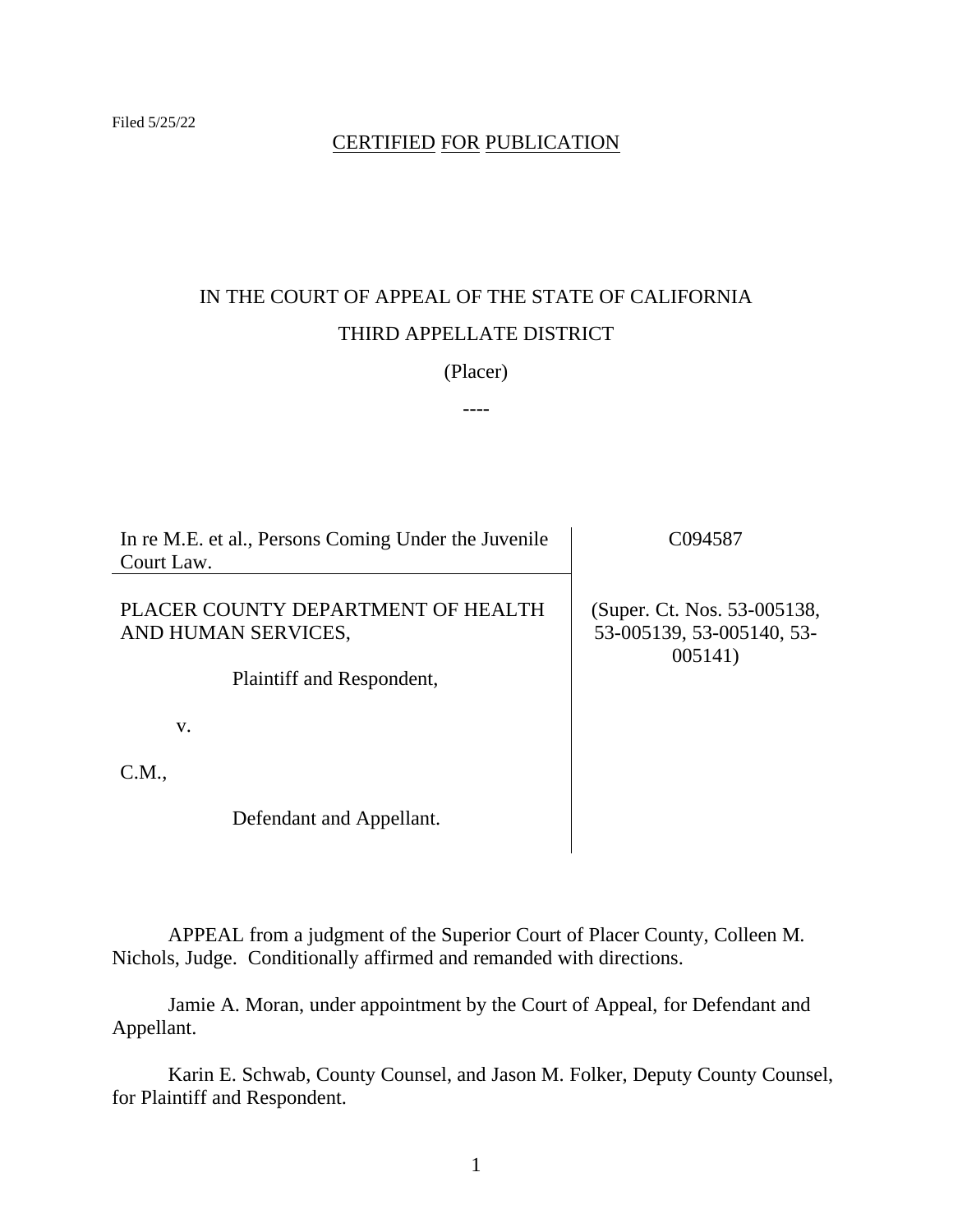C.M., mother of the four minors (mother), appeals from the juvenile court's orders terminating parental rights and freeing the minors for adoption. (Welf. & Inst. Code, §§ 366.26, 395.)**<sup>1</sup>** Her sole contention on appeal is that the Placer County Department of Health and Human Services (Department) and juvenile court failed to comply with the inquiry and notice requirements of the Indian Child Welfare Act (ICWA) (25 U.S.C. § 1901 et seq.). We agree, and remand for the limited purpose of ensuring compliance with the ICWA.

### **FACTUAL AND PROCEDURAL BACKGROUND**

As the issue on appeal is limited to ICWA compliance, we dispense with a recitation of the underlying facts of the dependency case and set forth only the facts relevant to the ICWA inquiry and noticing requirements.

On January 5, 2021, the Department filed a petition on behalf of the minors, pursuant to section 300, subdivisions (b) and (g).

On January 6, 2021, the juvenile court held a detention hearing and asked both parents whether they had Indian ancestry. Although mother did not identify a tribe, she claimed Native American ancestry through her mother and provided the names of three relatives (two aunts and an uncle) who she claimed could likely provide more information. The father (father) reported Native American ancestry through his father and stated his great-grandfather was "full-blooded Cherokee." Father did not know his great-grandfather's name and stated he believed all the relatives who had that information were deceased. At the conclusion of the court's inquiry, the juvenile court stated: "At this point there is a reason to believe, but there is a legal standard. There is a reason to believe, so the Department is required to inquire, but there is absolutely no evidence that

**<sup>1</sup>** Undesignated statutory references are to the Welfare and Institutions Code.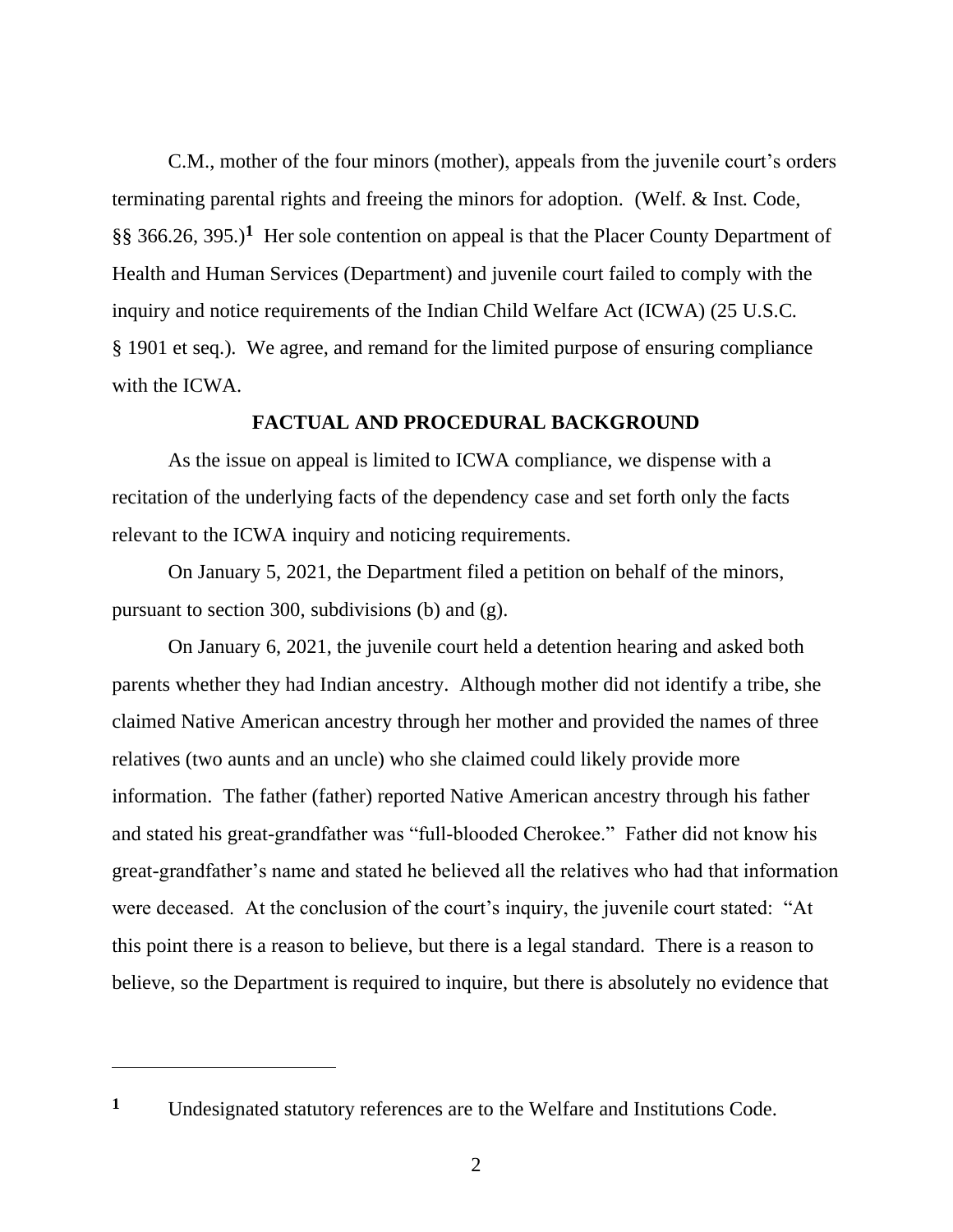there is a reason to know." The court also stated: "The Department is required to continue to investigate or inquire as to the Indian Child Welfare Act."

On January 26, 2021, the Department filed an amended petition adding allegations pursuant to section 300, subdivisions (a), (e), (i) and (j).

On January 29, 2021, mother was interviewed by a Department investigator regarding her knowledge of having any American Indian ancestry. The content of that interview was documented in the jurisdiction/disposition report filed with the juvenile court on February 24, 2021. The Department reported that mother informed them that her Indian ancestry had been researched during a previous case in Yuba County regarding two of the minors (hereafter "the Yuba County case") and "they were unable to determine her Native American ancestry, thus, [the] ICWA was found not to apply."**<sup>2</sup>** The jurisdiction/disposition report further noted that the investigator had reviewed the prior dependency filings in the Yuba County case and discovered mother had previously identified the Blackfeet, Cherokee, and Choctaw tribes, but denied that she herself, or her parents were enrolled members.

On February 16, 2021, father was interviewed by the same investigator. Father reported having some knowledge that his great-grandfather was a "full blooded Indian," but he did not know his great-grandfather's name or with which tribe he was affiliated or where he lived. The jurisdiction/disposition report included information that the disposition report in the Yuba County case noted that father had told a social worker that he possibly had ancestry with Cherokee and Blackfeet tribes, however he denied being an enrolled member. The jurisdiction/disposition report also provided a brief summary, which we shall detail in our discussion of the issues herein, of the information contained in the Yuba County case's disposition report reflecting the inquiry efforts in that case.

**<sup>2</sup>** Although the Yuba County case involved only two of the four minors in this case, all four minors have the same parents.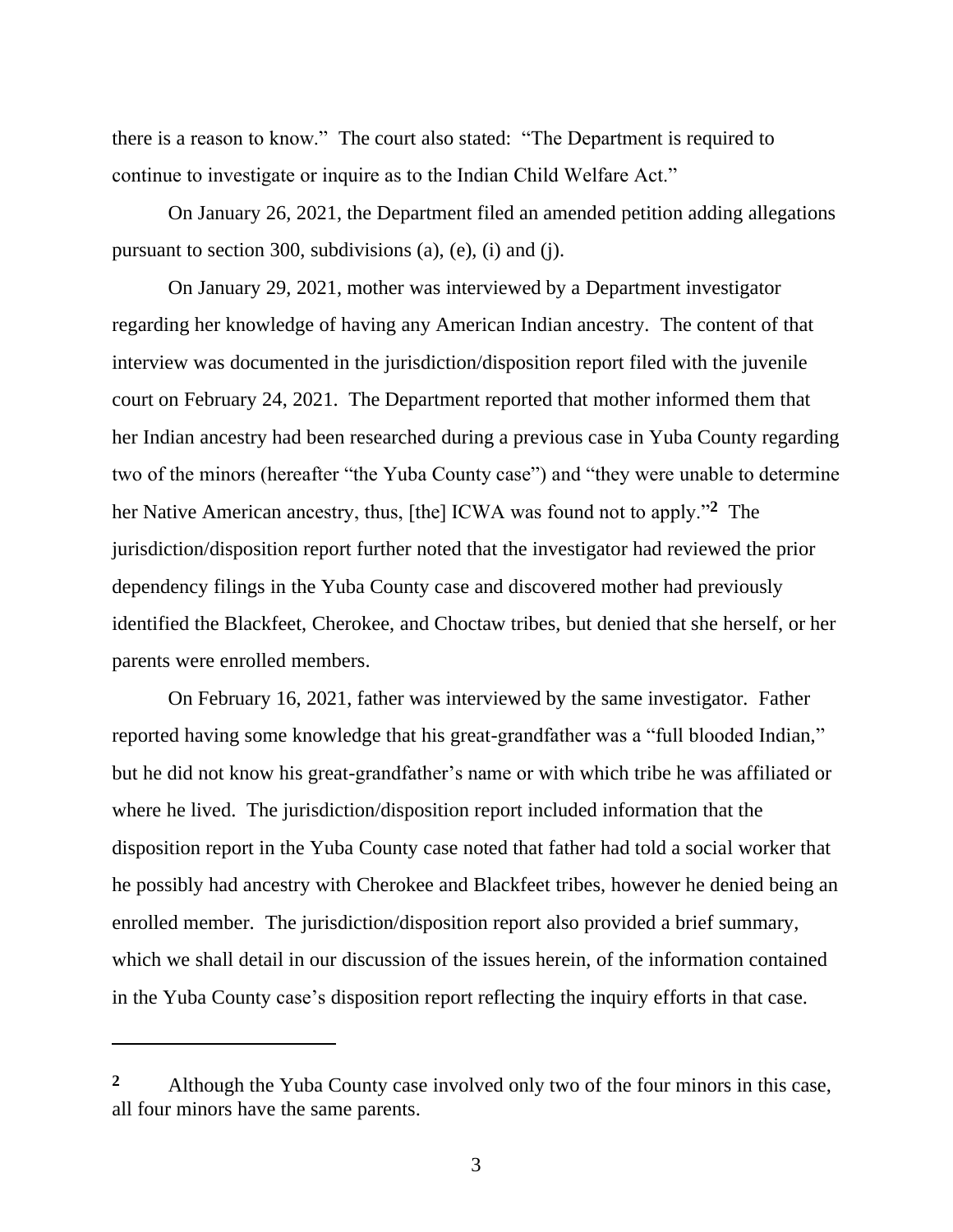On March 3, 2021, the parents waived their right to a contested hearing and submitted both the issue of jurisdiction and disposition to the court based on reports that had been filed in the case. The juvenile court then made a finding that "[t]here is no evidence that leads the court or anyone to believe that the Indian Child Welfare Act would apply in this case or that these children have any Native American heritage that would qualify them to be tribal members, and therefore the court finds ICWA does not apply." The court then ordered that the parents be bypassed for reunification services pursuant to section 361.5, subdivision (b)(5), (6) and (13) and set the matter for a hearing to select a permanent plan.

The Department filed a 366.26 report on June 1, 2021. The report contained a section entitled "Indian Child Welfare Act Status." The information contained in this section was the same information that the Department had included in their jurisdiction/disposition report, as well as information from the Cherokee Nation of Oklahoma, the Blackfeet Tribe, and the Jena Band of Choctaw Indians, all from the Yuba County case in 2017 and 2018, that indicated that neither parent nor the children were enrolled members, nor were they eligible for enrollment in the respective tribes. The report also included the following paragraph: "No further information has been provided to this worker regarding the mother and father's knowledge of ICWA since the previous order in Yuba County was made. Thus, there is no reason to believe or know that the children may be Indian children and it is respectfully recommended that the ICWA be found not to apply in the matter of [the minors]."

On July 13, 2021, the court held a hearing to identify a permanent plan for the minors pursuant to section 366.26. At the hearing, the court terminated the parental rights of both parents and identified adoption as the permanent plan for all minors.

Other than their review of the Yuba County reports, the record does not provide that the Department made any additional ICWA inquiry efforts.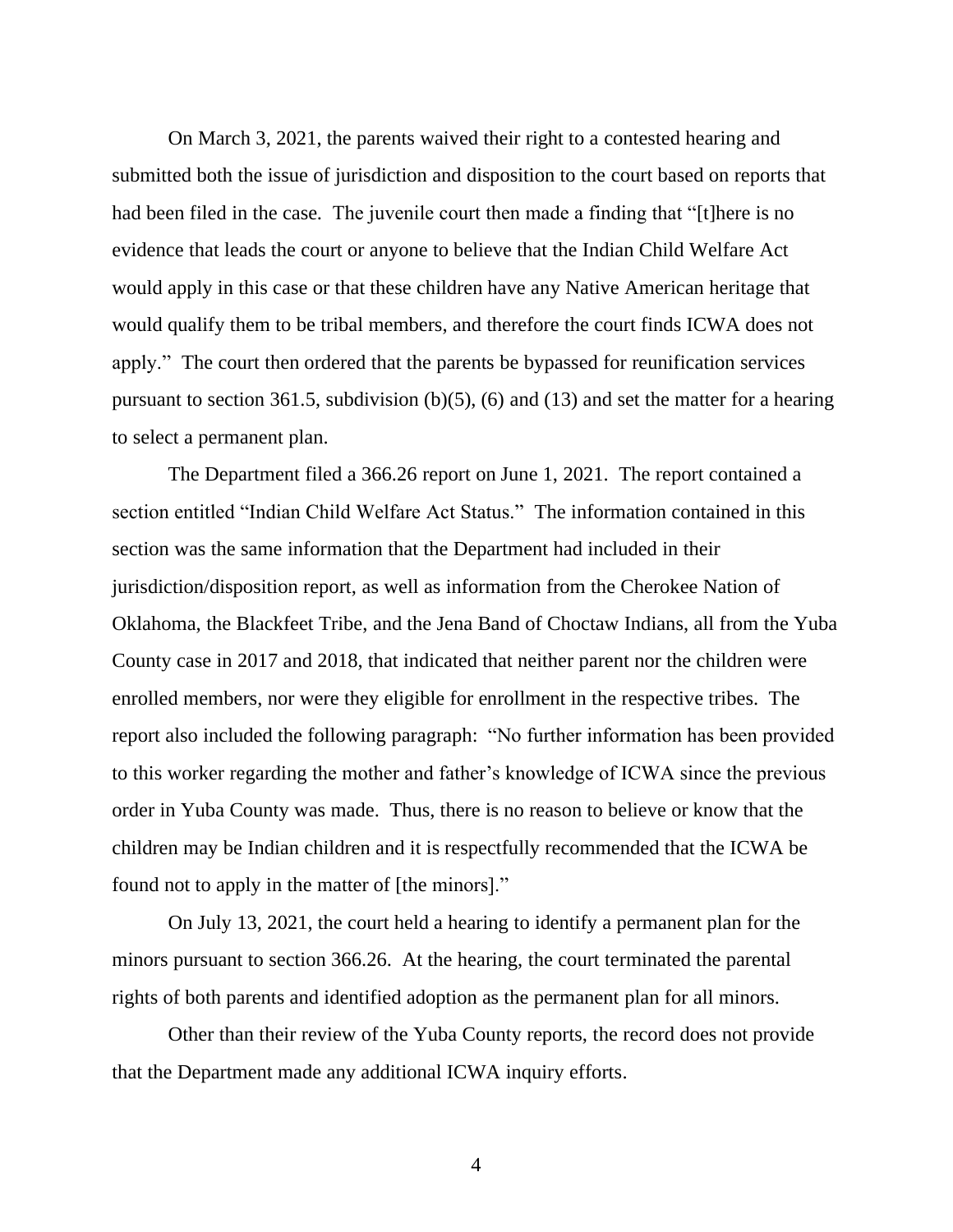On July 21, 2021, after the court's order terminating parental rights, the juvenile court received a request for disclosure of the juvenile case file records in this case pursuant to section 827. The request had been filed by the Placer County District Attorney's Office, which had filed a criminal case against mother and father. The juvenile court filed a written order after hearing regarding the section 827 request. In the order after hearing, the juvenile court indicated that it had reviewed the documents requested to be released and listed the various documents. Among the documents that the juvenile court indicated it had reviewed, were Yuba County Juvenile Court reports filed August 16, 2017, September 11, 2017, November 15, 2017, April 27, 2018, and September 28, 2018.

Mother timely appealed.

While this appeal was pending, the Department filed a motion to augment the record on appeal. The motion was granted on December 16, 2021, prior to the filing of appellant's reply brief. The records that were filed with the motion to augment included the Yuba County Health and Human Services Department reports from the previous (2017) dependency case involving the parents and minors A.E. and C.E., which the juvenile court had indicated reviewing pursuant to the section 827 request.

# **DISCUSSION**

The Department contends that their initial inquiry of the parents was satisfactory and that there was no "reason to believe," and thus no duty of further inquiry, while at the same time arguing that they did further inquire by reviewing the Yuba County reports, and such further inquiry was sufficient for the court to determine that the ICWA did not apply. We do not agree with the Department on either front.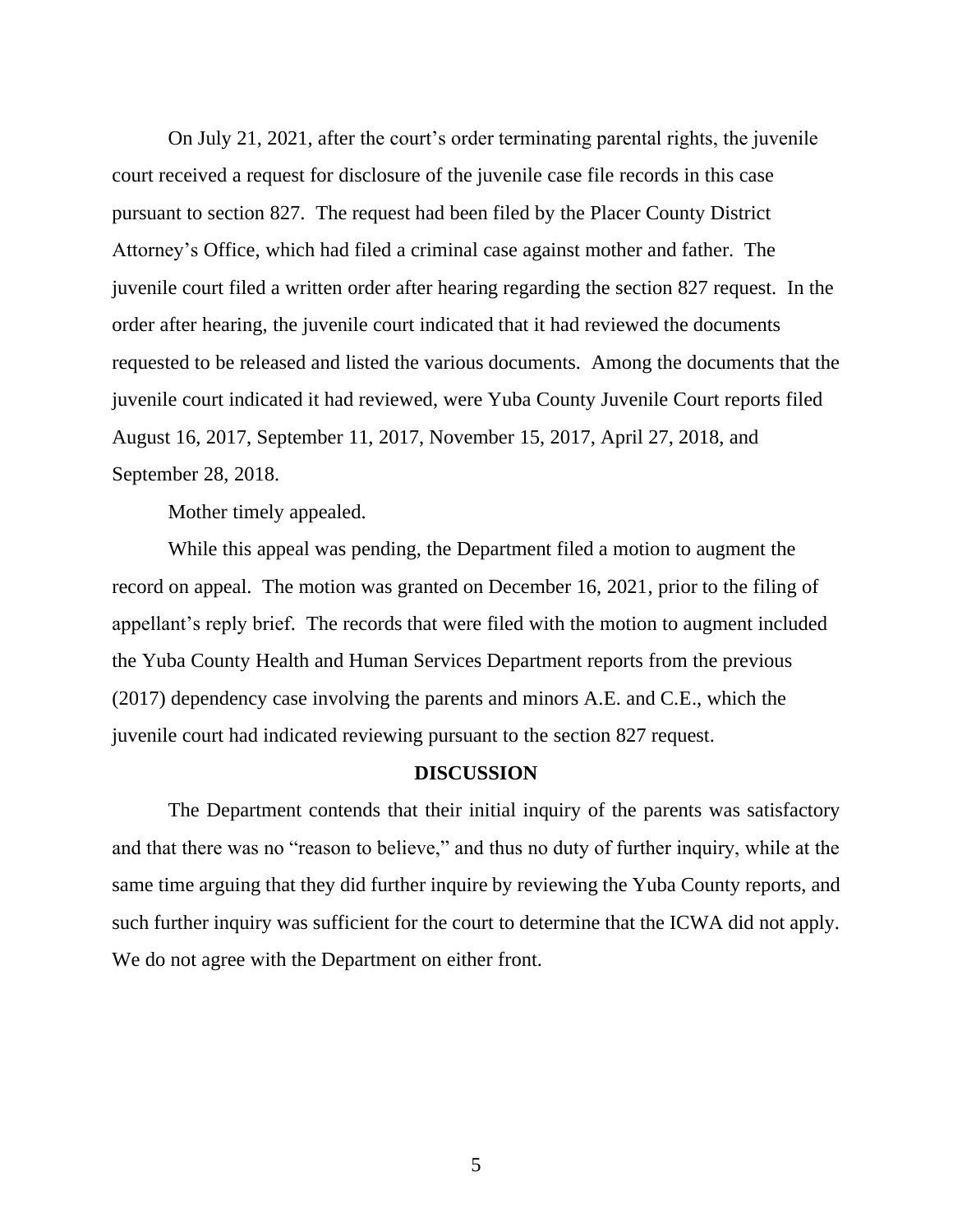# *The Department had a Duty of Further Inquiry Regarding Possible Indian Status of the Minors*

**I**

"ICWA reflects a congressional determination to protect Indian children and to promote the stability and security of Indian tribes and families by establishing minimum federal standards a state court must follow before removing an Indian child from his or her family. (25 U.S.C. § 1902; see *In re Isaiah W.* (2016) 1 Cal.5th 1, 7-8; *In re W.B.* (2012) 55 Cal.4th 30, 47.) For purposes of ICWA, an ' "Indian child" ' is a child who is either a member of an Indian tribe or is eligible for membership in an Indian tribe and is the biological child of a member of an Indian tribe. (25 U.S.C. § 1903(4); see Welf. & Inst. Code, § 224.1, subd. (a) [adopting federal definitions].)

"As the Supreme Court recently explained, notice to Indian tribes is central to effectuating ICWA's purpose, enabling a tribe to determine whether the child involved in a dependency proceeding is an Indian child and, if so, whether to intervene in or exercise jurisdiction over the matter. (*In re Isaiah W., supra*, 1 Cal.5th at pp. 8-9.) Notice to the parent or Indian custodian and the Indian child's tribe is required by ICWA in state court proceedings seeking foster care placement or termination of parental rights 'where the court knows or has reason to know that an Indian child is involved.' (25 U.S.C. § 1912(a).) Similarly, California law requires notice to the parent, legal guardian or Indian custodian and the Indian child's tribe in accordance with section 224.2, subdivision (a)(5), if the Department or court 'knows or has reason to know that an Indian child is involved' in the proceedings. (§ 224.3, subd. (d); see Cal. Rules of Court, rule 5.481(b)(1) [notice is required '[i]f it is known or there is reason to know that an Indian child is involved in a proceeding listed in rule 5.480,' which includes all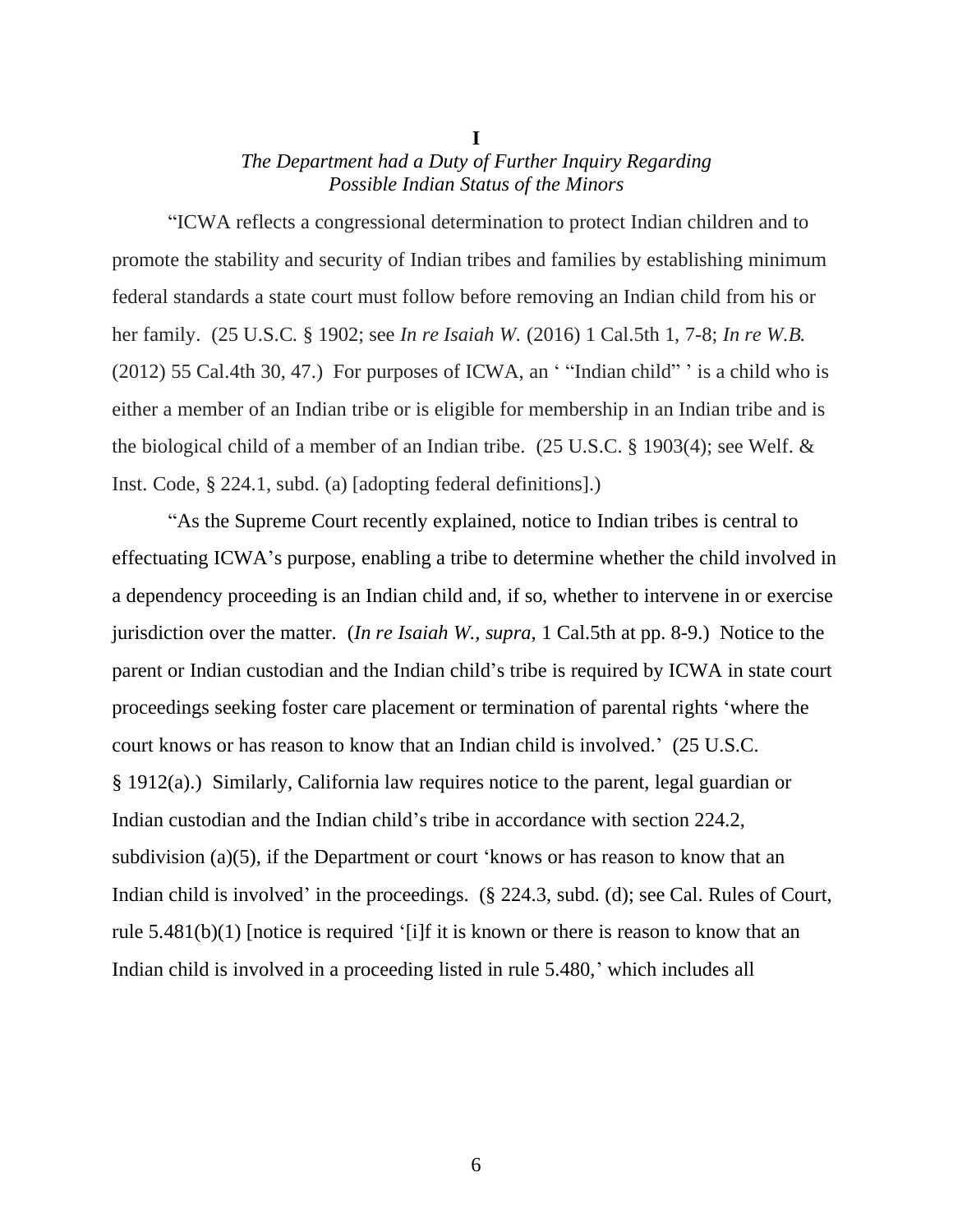dependency cases filed under § 300].)" (*In re Michael V.* (2016) 3 Cal.App.5th 225, 231- 232, fn. omitted.)**<sup>3</sup>**

"[S]ection 224.2 creates three distinct duties regarding ICWA in dependency proceedings. First, from the Agency's initial contact with a minor and his [or her] family, the statute imposes a duty of inquiry to ask all involved persons whether the child may be an Indian child. (§ 224.2, subds. (a), (b).) Second, if that initial inquiry creates a 'reason to *believe*' the child is an Indian child, then the Agency 'shall make *further inquiry*  regarding the possible Indian status of the child, and shall make that inquiry as soon as practicable.' (*Id.,* subd. (e), italics added.) Third, if that further inquiry results in a reason to *know* the child is an Indian child, then the formal notice requirements of section 224.3 apply." (*In re D.S.* (2020) 46 Cal.App.5th 1041, 1052.)

We find that the parents' preliminary responses at the initial detention hearing in this case "provided reason to believe Indian children might be involved in these dependency proceedings and triggered the Department's duty to make further inquiry, as mandated by section 224.2, subdivision (e), and [California Rules of Court,] rule 5.481(a)(4)." (*In re T.G.* (2020) 58 Cal.App.5th 275, 292; *id.* at pp. 292-294.) Indeed, the juvenile court articulated that there was a reason to believe that the ICWA may apply and directed the Department to further inquire.

The record is devoid of any evidence that the Department followed up on the information provided by mother. Not only did mother provide the names of her relatives who might have ICWA information at the detention hearing, on January 29, 2021, mother also provided the names and contact information for two paternal aunts for possible placement of the minors. Both paternal aunts share father's surname. The Department reported in its jurisdiction/disposition report that it had made contact with one of the

**<sup>3</sup>** We do not find, nor do the parties contend, that the Department had *reason to know* that the minors were Indian children.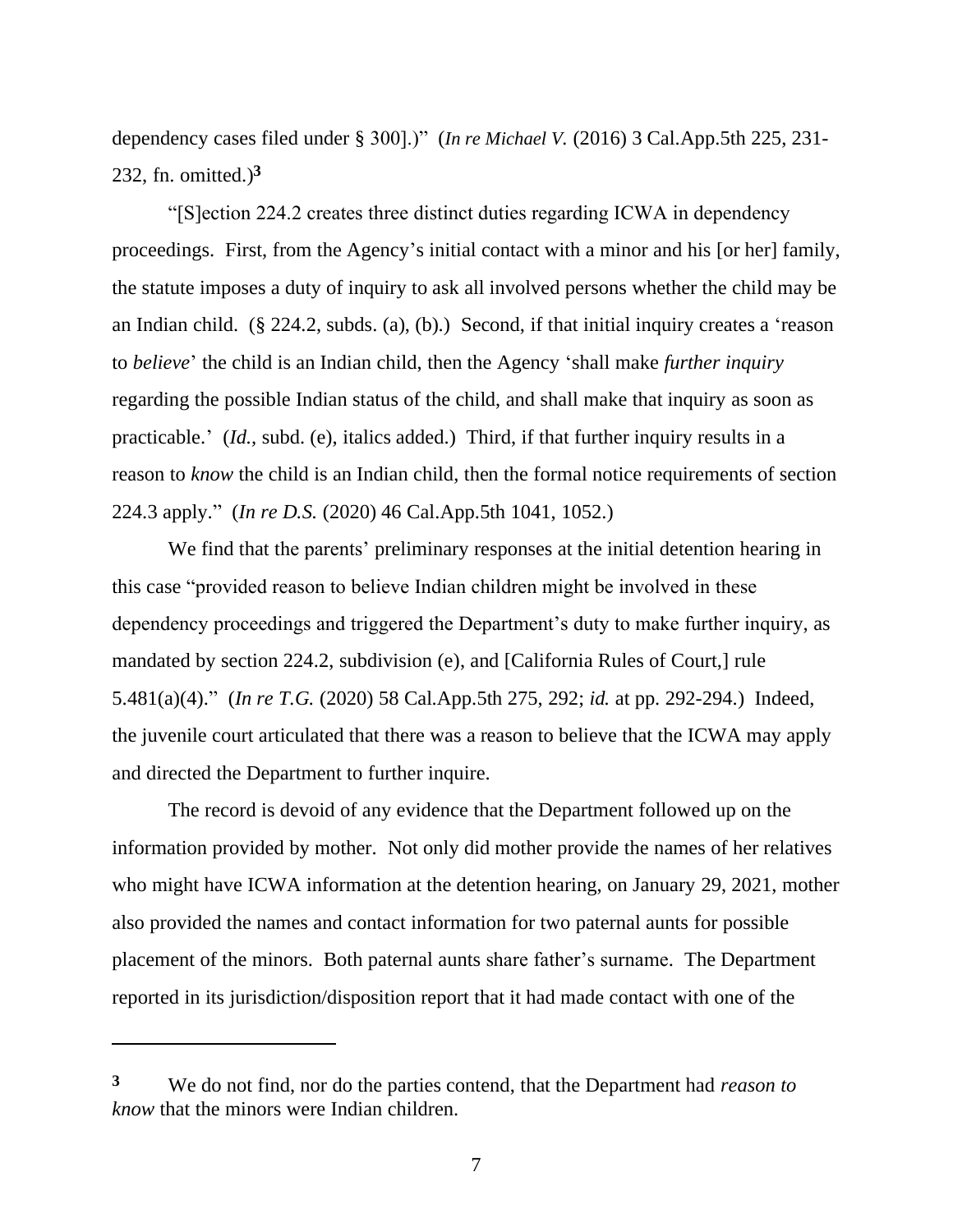paternal aunts and discussed possible placement of the minors with her. Significantly, the Department did not report ever having inquired of this aunt about possible Native American ancestry on father's side of the family.

"Accordingly, just as proper notice to Indian tribes is central to effectuating ICWA's purpose, an adequate investigation of a family member's belief a child may have Indian ancestry is essential to ensuring a tribe entitled to ICWA notice will receive it. (See *In re Elizabeth M.* (2018) 19 Cal.App.5th 768, 787.)" (*In re T.G., supra*, 58 Cal.App.5th at p. 289.)

The court in *In re Michael V.*, addressed a similar circumstance wherein the Department failed to interview relatives who potentially had information on the children's Native American ancestry. "The Department, as well as the court, has an affirmative obligation 'to make further inquiry regarding the possible Indian status of the child, and to do so as soon as practicable, by interviewing the parents, Indian custodian, and extended family members' (§ 224.3, subd. (c); see Cal. Rules of Court, rule  $5.481(a)(4)(A)$  if a person having an interest in the child 'provides information suggesting the child is a member of a tribe or eligible for membership in a tribe or one or more of the child's biological parents, grandparents, or great-grandparents are or were a member of a tribe" (§ 224.3, subd. (b)(1); see Cal. Rules of Court, rule  $5.481(a)(5)(A)$ . (*In re Michael V., supra*, 3 Cal.App.5th at p. 235.)

The parents did that here. Mother identified relatives who might have relevant ICWA information, the Department itself received subsequent information about father's relatives, yet none of the Department's reports subsequent to the detention hearing, contain any information about the Department contacting or attempting to contact the relatives that mother identified, or conducting any further inquiry into father's Indian ancestry. Indeed, other than a review of records in the prior dependency case, the record beyond the detention hearing is silent as to any further ICWA inquiry.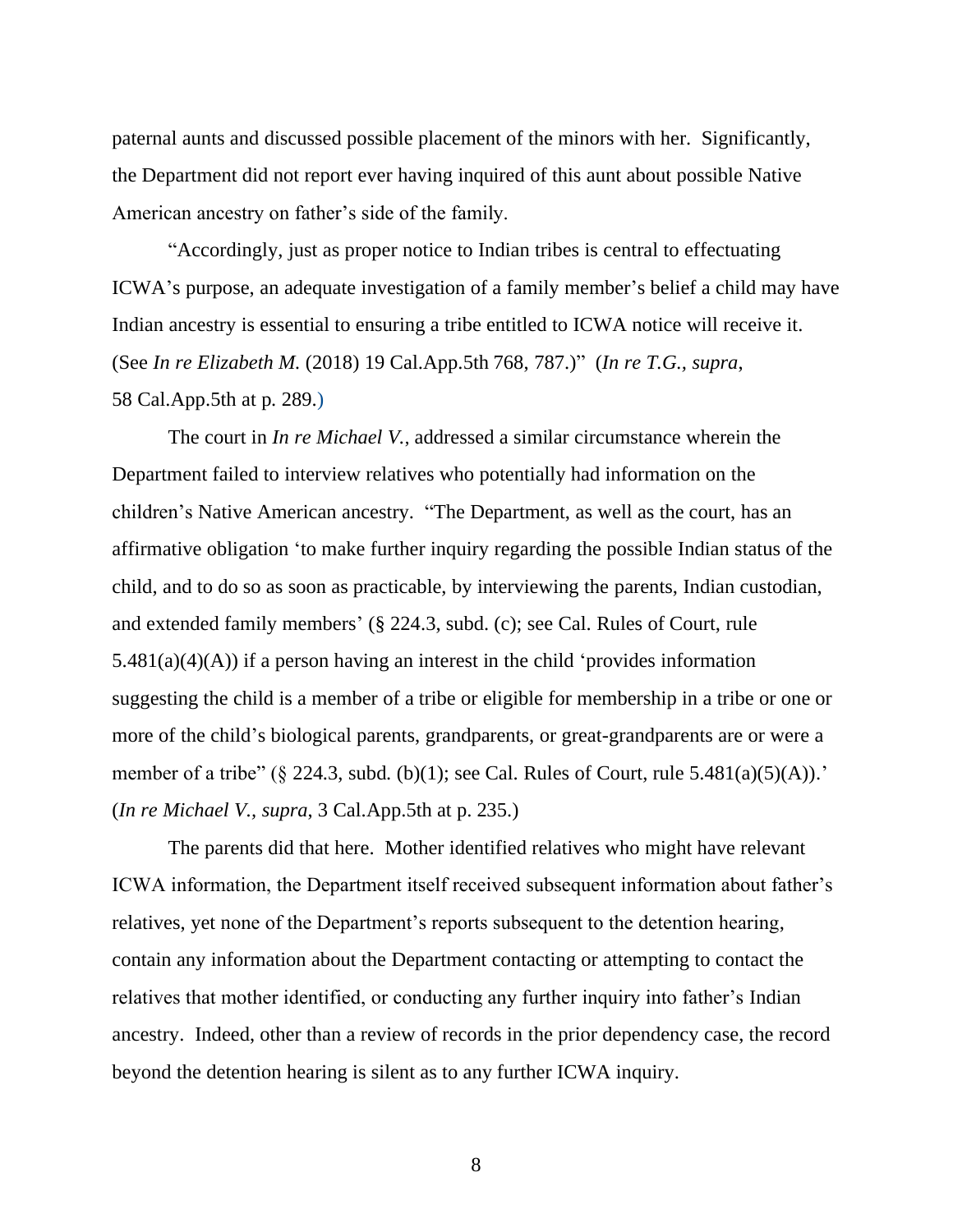The juvenile court has a continuing duty to inquire whether the children were Indian children in all dependency proceedings. "The continuing nature of a juvenile court's duty to inquire into a child's Indian status appears on the face of section 224.3[subdivision] (a). As noted, that provision reads: 'The court . . . ha[s] an affirmative and continuing duty to inquire whether a child for whom a petition under Section 300 . . . has been . . . filed is or may be an Indian child in all dependency proceedings and in any juvenile wardship proceedings if the child is at risk of entering foster care or is in foster care.' (§ 224.3[, subd.] (a).)" (*In re Isaiah W., supra*, 1 Cal.5th at pp. 10-11.) The juvenile court failed to do so here.

The Department relies on *In re Austin J.* (2020) 47 Cal.App.5th 870 (*Austin J.*), in arguing that mother's identification of relatives who may have information about Native American ancestry suggests a mere possibility of Indian ancestry that is insufficient to trigger further inquiry.

In *Austin J.*, the children's mother told the juvenile court that she may have Cherokee ancestry and indicated that her family may have more information. The juvenile court ordered the Los Angeles County Department of Children and Family Services (DCFS) to investigate the mother's possible ICWA connection and to notify the appropriate Cherokee tribe and appropriate federal agencies. DCFS spoke with a maternal aunt who reiterated that the maternal grandmother may have had Cherokee heritage and the maternal grandfather possibly had Indian heritage, but she was not aware of which tribes. DCFS conducted no further inquiry and no notices were sent out. (*Austin J., supra*, 47 Cal.App.5th at p. 878.)

"Explaining that '[i]nformation about a tribal connection that "is too vague, attenuated and speculative" will not support a "reason to believe the children might be Indian children," ' the *Austin J.* court held the mother's statement she may have Indian ancestry and had been told her mother had Cherokee ancestry and similar statements by the great-aunt did not establish a reason to believe the children were Indian children as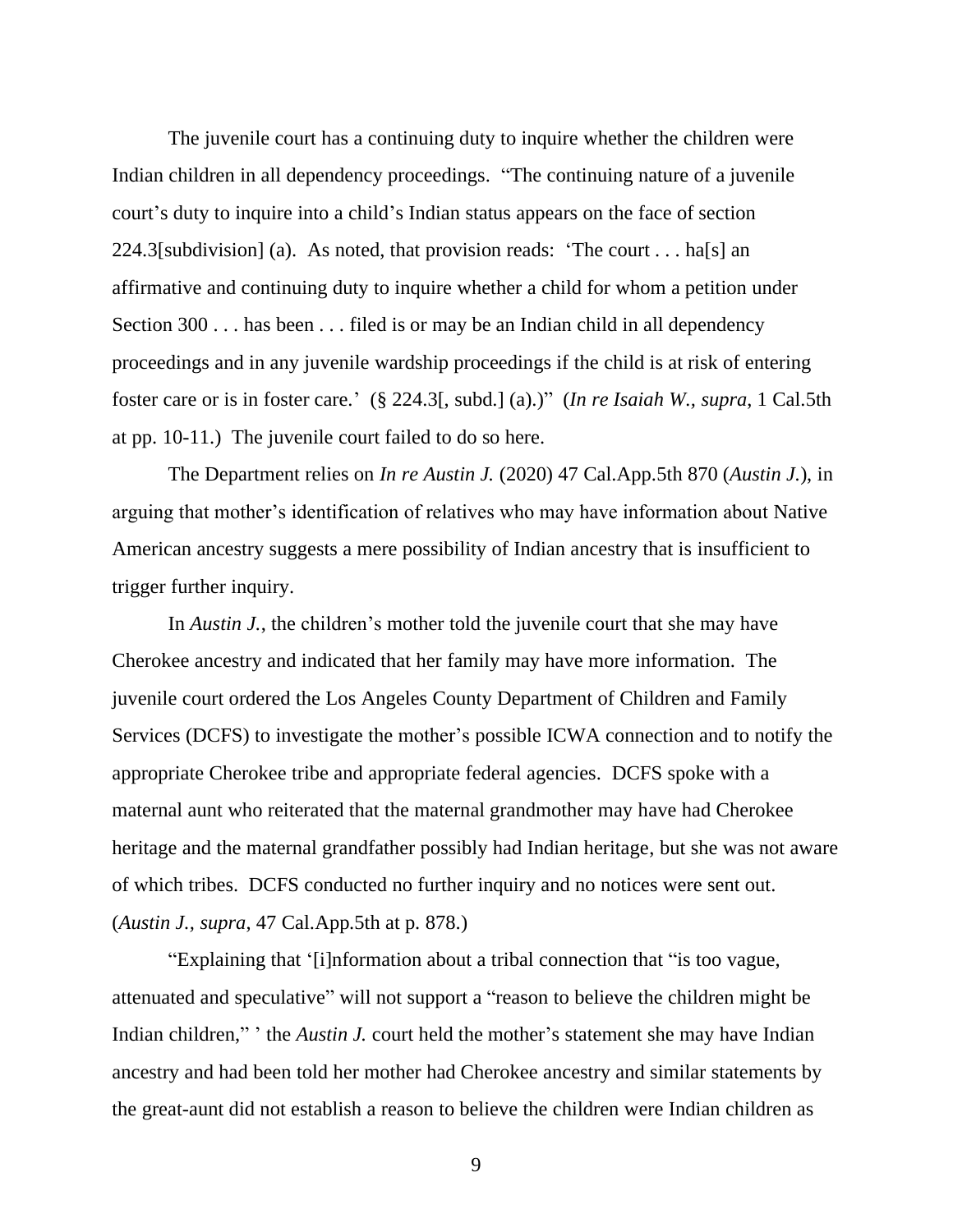defined in ICWA. (*Austin J., supra*, 47 Cal.App.5th at p. 888.) 'At most, they suggest a mere possibility of Indian ancestry. Indian ancestry, heritage, or blood quantum, however, is not the test; being an Indian child requires that the child be either a member of a tribe or a biological child of a member. [Citations.] . . . Indian ancestry, without more, does not provide a reason to believe that a child is a member of a tribe or is the biological child of a member. Here, there is nothing more . . . .' (*Id.* at pp. 888-889.) Even if a claim of Indian ancestry suggested the possibility of Indian tribal membership, the *Austin J.* court continued, 'that bare suggestion is insufficient by itself to establish a reason to believe a child is an Indian child.' (*Id.* at p. 889.)" (*In re T.G., supra*, 58 Cal.App.5th pp. 293-294.)

As other courts have done, we decline to follow the ruling in *Austin J.* and find the analysis in *In re T.G.*, from which we quote, to be more persuasive. Specifically, we decline to follow "*Austin J.*'s narrow reading of the nature and quality of information sufficient to trigger the duty of further inquiry. In particular, [*Austin J.*'s] insistence a parent's express statement of Indian ancestry does not constitute a reason to believe an Indian child may be involved is fundamentally at odds with well-established ICWA law. To be sure, an 'Indian child' is defined in terms of tribal membership, not ancestry. But the question of membership is determined by the tribes, not the courts or child protective agencies. (See *Santa Clara Pueblo v. Martinez* (1978) 436 U.S. 49, 65-66, fn. 21 [Indian tribe is final arbiter of its membership rights]; § 224.2, subd. (h) ['A determination by an Indian tribe that a child is or is not a member of, or eligible for membership in, that tribe . . . shall be conclusive. Information that the child is not enrolled, or is not eligible for enrollment in, the tribe is not determinative of the child's membership status unless the tribe also confirms in writing that enrollment is a prerequisite for membership under tribal law or custom'].) That determination often requires providing a tribe with extensive biographical data (that is, information about ancestors and ancestry), which is why section 224.3, subdivision (a)(5)(C), prescribes in detail the information about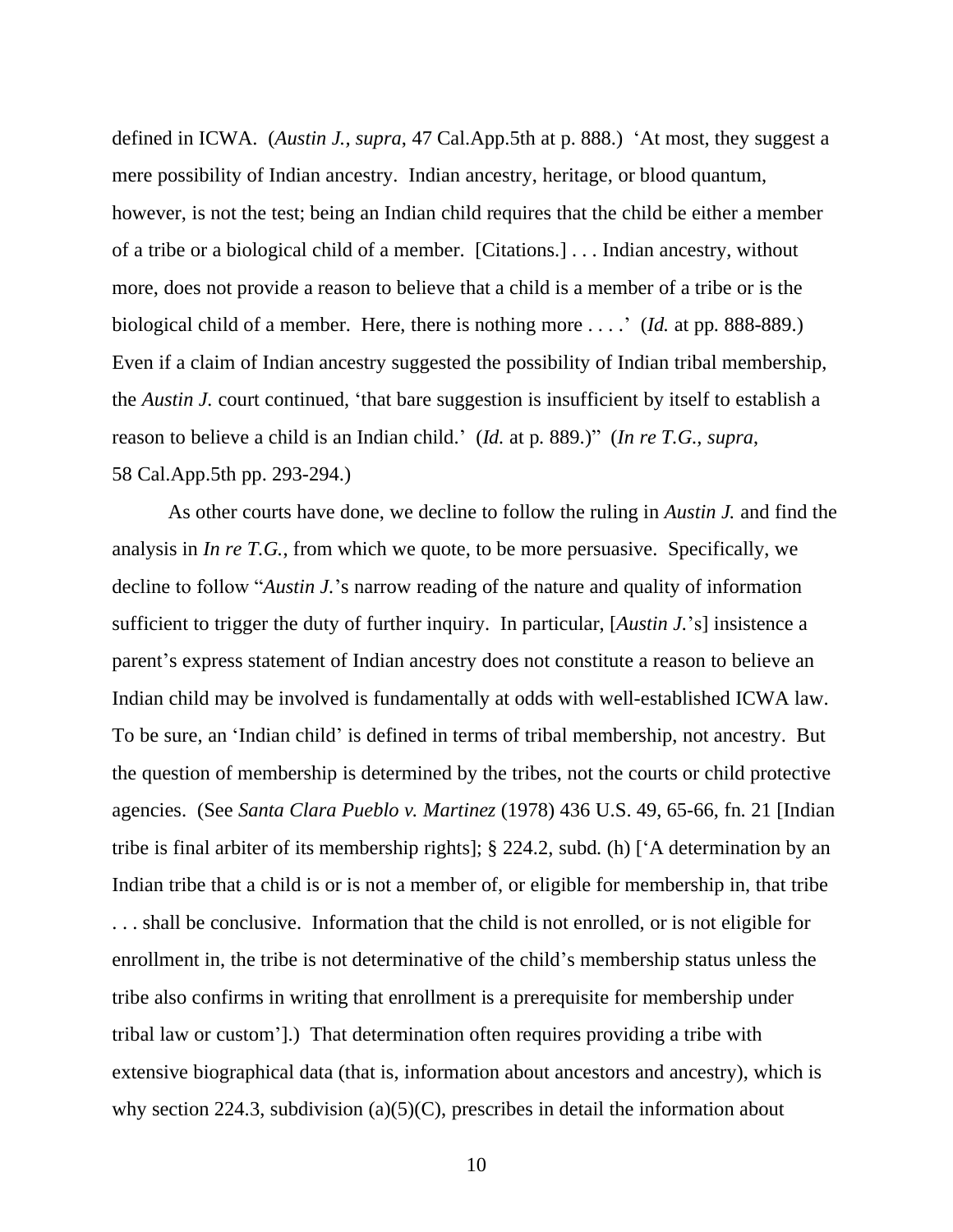parents, grandparents and great-grandparents that must be included in an ICWA notice." (*In re T.G., supra*, 58 Cal.App.5th at p. 294, fn. omitted.)

But parents may not always have that extensive biographical data, or even substantial information about their Indian ancestry. "General information from the family about its ancestry frequently provides the only available basis to believe an Indian child may be involved. (Cf. *In re A.M.* [(2020)] 47 Cal.App.5th [303,] 322.) Additional investigation may not develop further information establishing the need for ICWA notice, but it is essential to the enforcement of the court's and child protective agency's 'affirmative and continuing duty to inquire' to construe broadly the duty to make further inquiry. (§ 224.2, subd. (a).)" (*In re T.G., supra*, 58 Cal.App.5th at p. 295.)

Further, as noted in *In re S.R.* (2021) 64 Cal.App.5th 303, 317, the "recent amendment to section 224.2, subdivision (e) confirms the 'reason to believe' standard requiring further inquiry should be broadly interpreted. . . . [T]he Legislature amended the statute to specify '[t]here is reason to believe a child involved in a proceeding is an Indian child whenever the court, social worker, or probation officer has information *suggesting that either the parent of the child or the child is a member or may be eligible for membership in an Indian tribe*.' (§ 224.2. subd. (e)(1), italics added.) Those plain terms suggest a loose fit between the information that requires further inquiry and the specific kinds of information that constitute 'reason to know' a child in dependency proceedings is an Indian child as defined by statute. . . . [Citation.] That new provision forecloses the narrow interpretation of what constitutes reason to believe advanced by the court in *Austin J*."

Finally, we find the holding advanced in *Austin J.* is also inconsistent with section 224.2, subdivision (b), which requires the child protective agency to ask, as part of its initial duty of inquiry, extended family members whether the child is or may be an Indian child. (See § 224.2, subd. (b); Cal. Rules of Court, rule 5.481(a)(1); see also *In re Y.W.* (2021) 70 Cal.App.5th 542, 554.)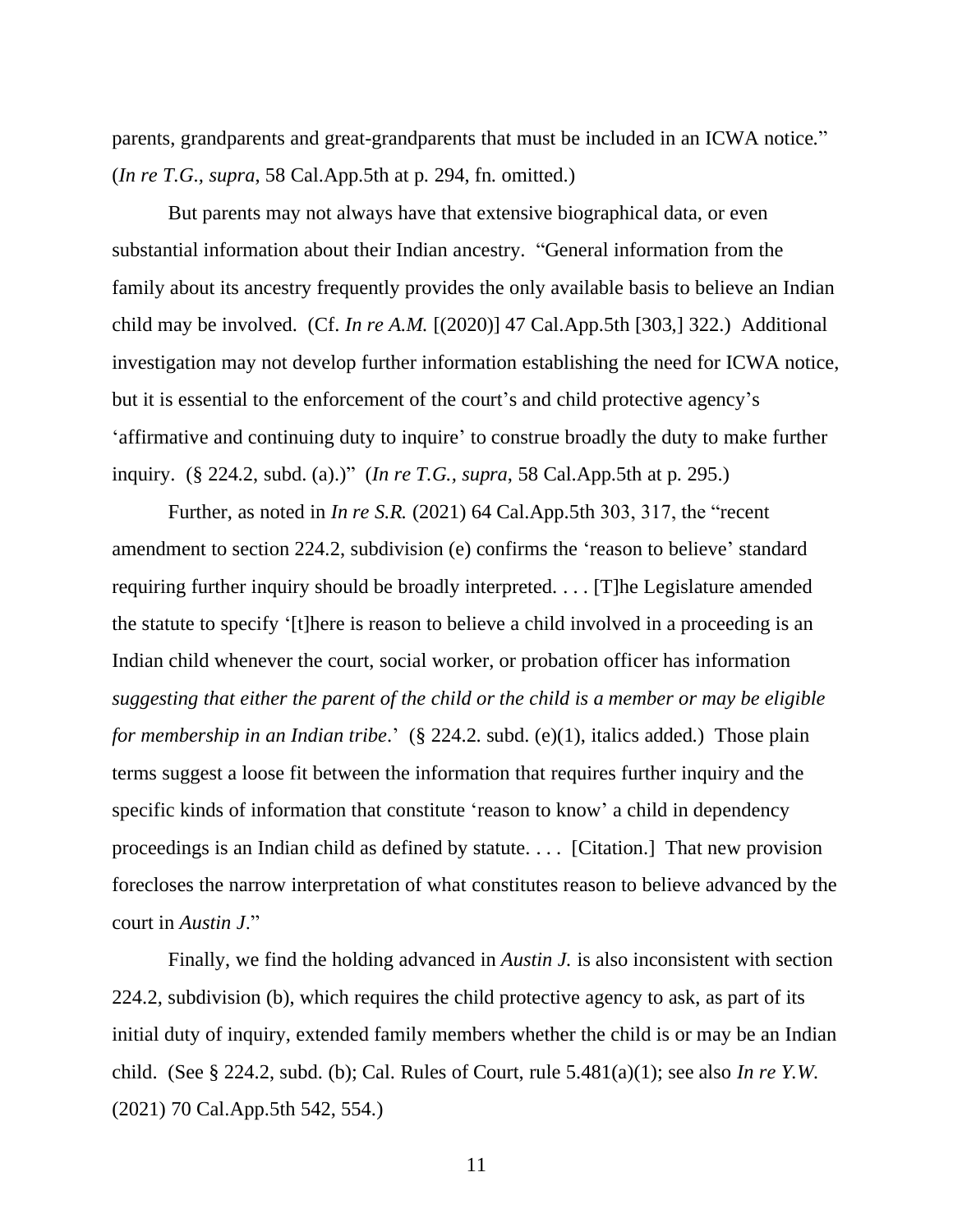#### **II**

# *The Information Provided to the Juvenile Court from the Yuba County Case was Insufficient to Satisfy the ICWA's Inquiry Obligations*

The Department next contends that it did conduct further inquiry by reviewing the 2017 reports in the Yuba County case and providing information from their review to the juvenile court in this case. However, we find that the information the Department provided to the juvenile court in this case was insufficient for the juvenile court to make a finding, some three to four years later, that the Department had met its ICWA inquiry obligations.

In the jurisdiction/disposition report in this case, the Department noted that it had interviewed mother on January 29, 2021, and she reported having some "American Indian" ancestry, and that such ancestry had been previously researched during the Yuba County case regarding two of the minors, and "they [Yuba County] were unable to determine her Native American ancestry, thus, ICWA was found not to apply." Father continued to report that his great-grandfather was "full blooded Indian." The Department also noted it had reviewed the Yuba County case file and discovered therein that mother had previously identified the Blackfeet, Cherokee, and Choctaw tribes, and father had identified the Cherokee and Blackfeet tribes, although both parents denied being enrolled members of any of the tribes. The Department further reported that an investigator from Yuba County had been told by the parents of their claimed tribal affiliations in connection with the Yuba County case. The Yuba County investigator had received response letters from all but the Blackfeet Tribe, Cherokee Nation of Oklahoma, and Jena Band of Choctaw Indians, each stating that two of the minors in this case were not Indian children, and 60 days had elapsed from the time the original notice was sent to the three outstanding tribes. The Department noted that the Yuba County Juvenile Court had found the ICWA did not apply to the two minors, it further contended that it had not received any further information since the Yuba County case, and, on that basis,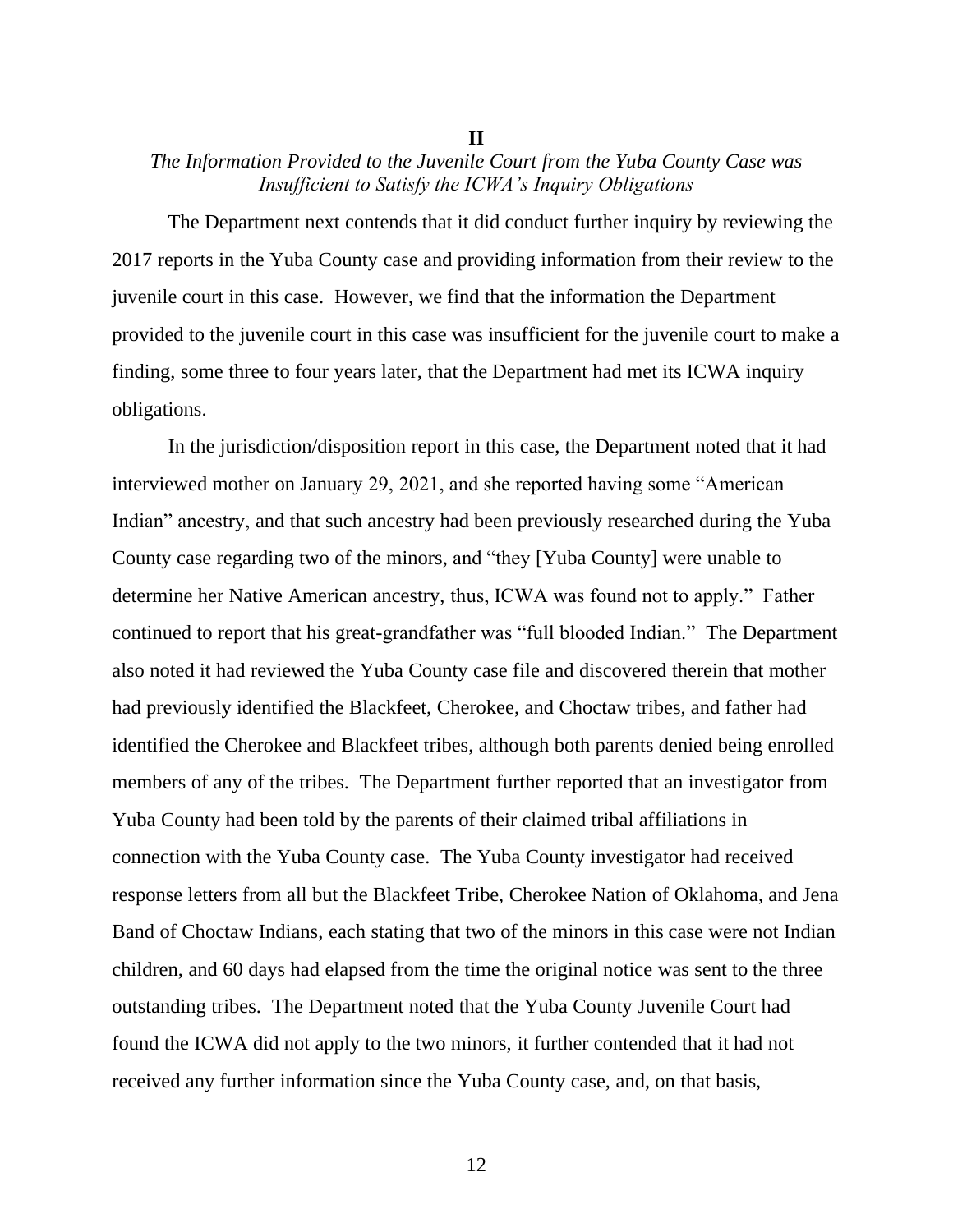recommended the juvenile court here find the ICWA does not apply to any of the four minors in this case.

Notably, the Department did not represent whether it, or the Yuba County case investigator, interviewed the relatives that mother identified at the detention hearing. It did not represent that, as directed by the juvenile court, it had followed up on whether there were any individuals who might have information about father's Cherokee and Blackfeet heritage, even though it had since learned of two living paternal aunts, one with whom it had been in contact. Nor did the Department provide any information regarding what investigation the Yuba County investigator undertook, what information the investigator sent to the tribes, or when that information was sent. The limited information it did provide to the juvenile court was insufficient for the juvenile court to find the Department had fulfilled its ICWA inquiry obligation.

### **III**

# *The Department's Failure to Meet its ICWA Inquiry Obligation was Not Harmless Error*

The Department asserts that any failure to provide sufficient information from the Yuba County case to the juvenile court is harmless error, since the Yuba County case records, reviewed by the juvenile court after parental rights had been terminated, demonstrate there was sufficient ICWA inquiry already made in that case. However, a closer look at the Yuba County case file reveals the same deficiencies in the record that were before the juvenile court when it determined that the ICWA did not apply.

For example, mother identified three relatives by name at the detention hearing in this case who may have had further information regarding the minors' Native American heritage—two aunts and one uncle. The Yuba County case records reflect that the investigator in that case spoke with an unnamed maternal aunt and uncle, not *two* aunts.

The Yuba County case file also reflects that, at the time it sent out notices to the Choctaw, Cherokee and Blackfeet tribes, it had not yet interviewed father and discovered he also claimed Cherokee and Blackfeet heritage, nor does it reflect the investigator ever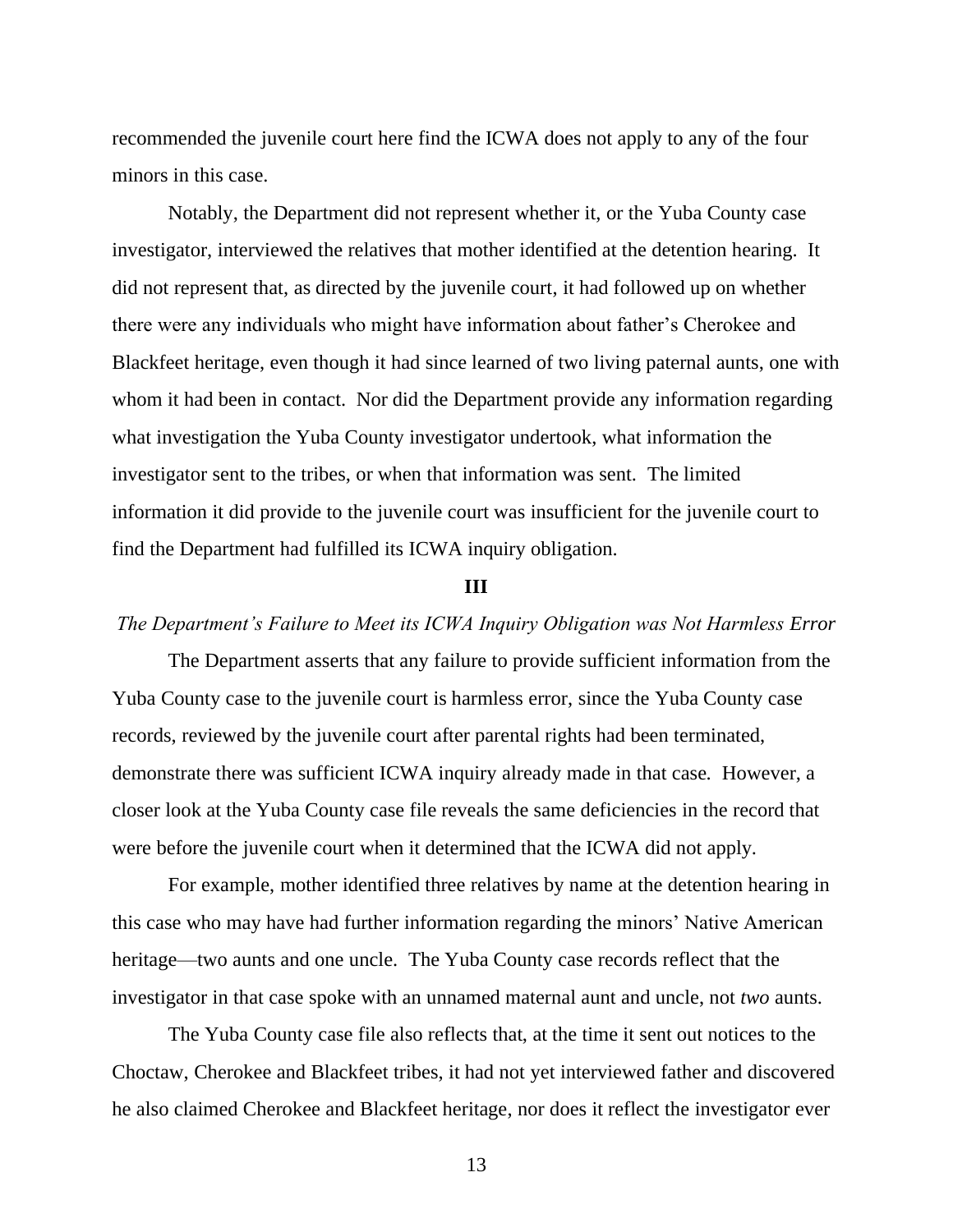interviewed any of father's relatives. The file further reflects that all of the letters it received from the tribes stating the minors were not Indian children were dated prior to the investigator's interview of father. And while the investigator renoticed three tribes (the Blackfeet Tribe, Cherokee Nation and Jena Band of Choctaw Indians) after its October 3, 2017 interview of father, the file does not reflect that those three notices contained father's information or claim of Indian heritage, or included the names of father's biological parents, which had since been provided, nor were the notices resent to two of the federally recognized Cherokee tribes who had already responded based on mother's claim of Cherokee heritage.

Perhaps more concerning, however, is that none of this critical information was provided to the juvenile court in this case prior to it making an ICWA finding.

In sum, we need not, and do not, decide here whether or when it is appropriate for the juvenile court to rely on another county's finding in a previous case that the ICWA does not apply. Here, the juvenile court did not take judicial notice of the Yuba County case records or of the Yuba County Juvenile Court's ICWA finding, or otherwise indicate it was basing its finding on the Yuba County court's previous ICWA finding. It did not review the Yuba County case record prior to determining that the ICWA did not apply, nor was it provided with an accurate and full summary thereof. The juvenile court found reason to believe the minors were Indian children and directed the Department to investigate further. The Department's investigation was incomplete, as was its report to the juvenile court, resulting in the juvenile court's finding that the ICWA does not apply here to be unsupported by substantial evidence.

Having reviewed the Yuba County case file upon which the Department relied, we cannot find the error in failing to conduct a more thorough ICWA inquiry harmless. (*In re Brandon T.* (2008) 164 Cal.App.4th 1400, 1415 [errors in ICWA notice subject to harmless error analysis].)